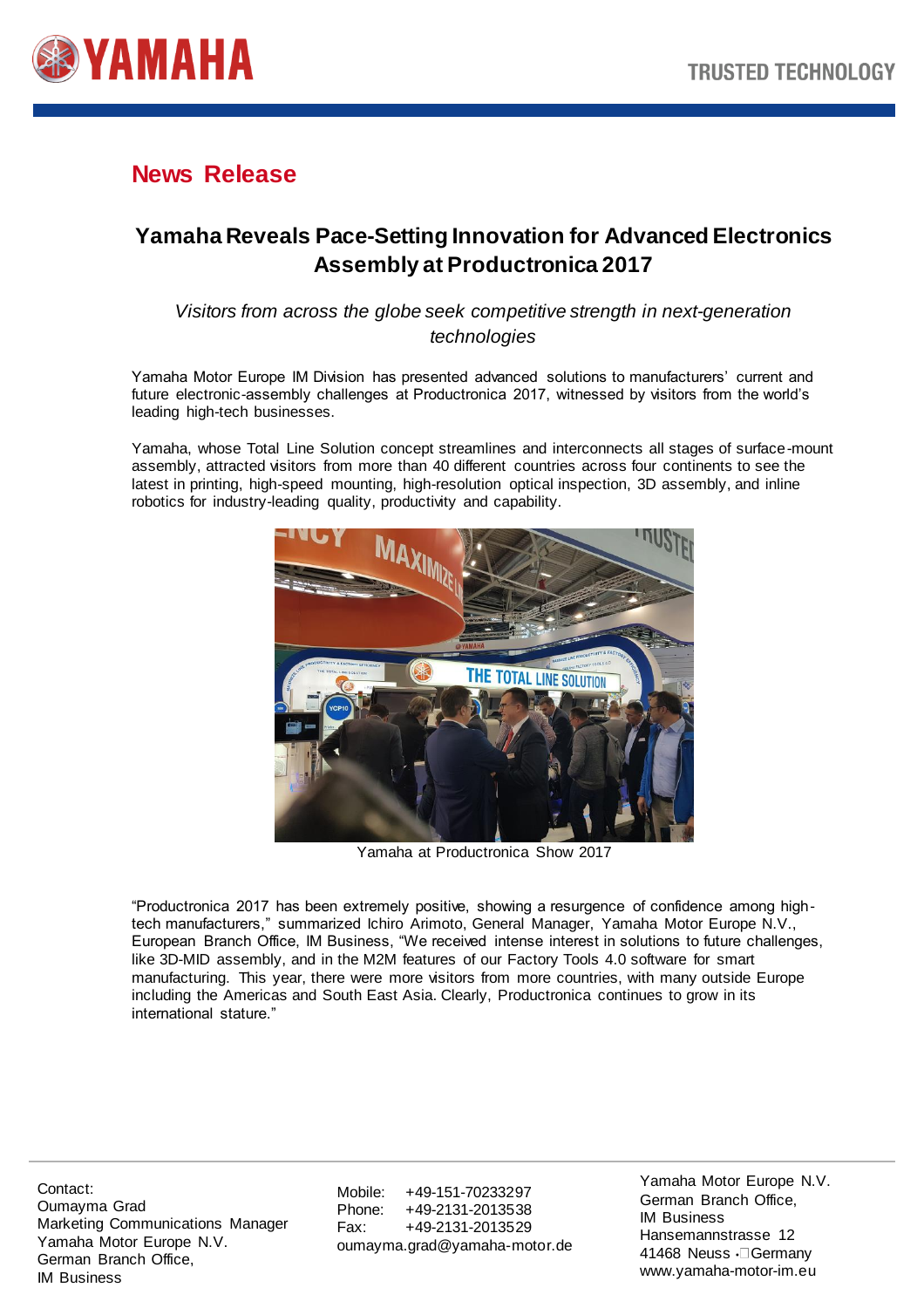

### **Latest Technologies**

By demonstrating its 3D-MID solution placing SMD components on three-dimensional substrates (Molded Interconnect Devices), Yamaha showed it is ready for the coming demands of electronics manufacturers to build extremely space-constrained products. The 3D-MID is hosted on the iPulse hybrid mounter, which also performs conventional SMD placement, delivering a space-efficient solution that makes 3D assembly cost-effective even for low-volume work like prototyping or small batches.

Continuing to set the pace in advanced, high-speed optical inspection, Yamaha also unveiled its new and powerful 3D camera with 7-micron resolution. Such microscopic inspection is essential for assessing solder joints of the tiniest chip components such as 01005 devices, which are now being adopted in space-constrained applications like Package-in-package assembly. At just 100-micron long and 50-micron wide, such components demand the most advanced camera resolution to verify acceptable height and slope of the solder fillets at each terminal.



Yamaha demonstrated advanced asembly on 3D-MID at Productronica 2017.

#### **Tools for Smart Manufacturing**

Highlighting the critical role of powerful software, to assist programming, setup and management/monitoring, the latest Yamaha Factory Tools 4.0 suite provides real-time performance and feeder-status monitoring, M2M capabilities that deliver production data directly to the line supervisor's mobile anywhere in the factory, and database-driven traceability and statistical process control (SPC). In total, Factory Tools 4.0 contains over 20 applications covering setup, programming, monitoring, and traceability down to component and nozzle level. Flexible choices allow manufacturing managers to configure software tools to meet their needs; these can range from optimizing a single line or coordinating with automated component towers, to streamlining changeovers, simplifying feeder management, managing production on multiple lines, complying with quality demands from markets like automotive or aerospace, quickly fixing causes of stoppages or inspection failures, or using predictive maintenance to maximize uptime and utilization.

#### **Solutions for Efficient, High-Speed Assembly**

As promised ahead of the event, Yamaha also presented the latest models in its YSM family of highefficiency modular mounters, including the European debut of the compact single-beam YSM10 with its versatile multi-nozzle head options that deliver class-leading 46,000 cph placement speed. The 1 or 2-beam YSM20 and 2-/4-beam YSM40R with its 18-nozzle, 50,000cph Revolutionary Speed head giving world-beating speed of up to 200,000cph in a one-metre footprint, completed the YSM demonstration. Alongside these machines, the high-speed Sigma G5S mounter with advanced automation, high-speed motion controls, and die-feature recognition for optically-accurate LED placement grabbed the attention of buyers seeking fast and flexible capacity extension.

Contact: Oumayma Grad Marketing Communications Manager Yamaha Motor Europe N.V. German Branch Office, IM Business

Mobile: +49-151-70233297 Phone: +49-2131-2013538 Fax: +49-2131-2013529 oumayma.grad@yamaha-motor.de

Yamaha Motor Europe N.V. German Branch Office, IM Business Hansemannstrasse 12 41468 Neuss • Germany www.yamaha-motor-im.eu